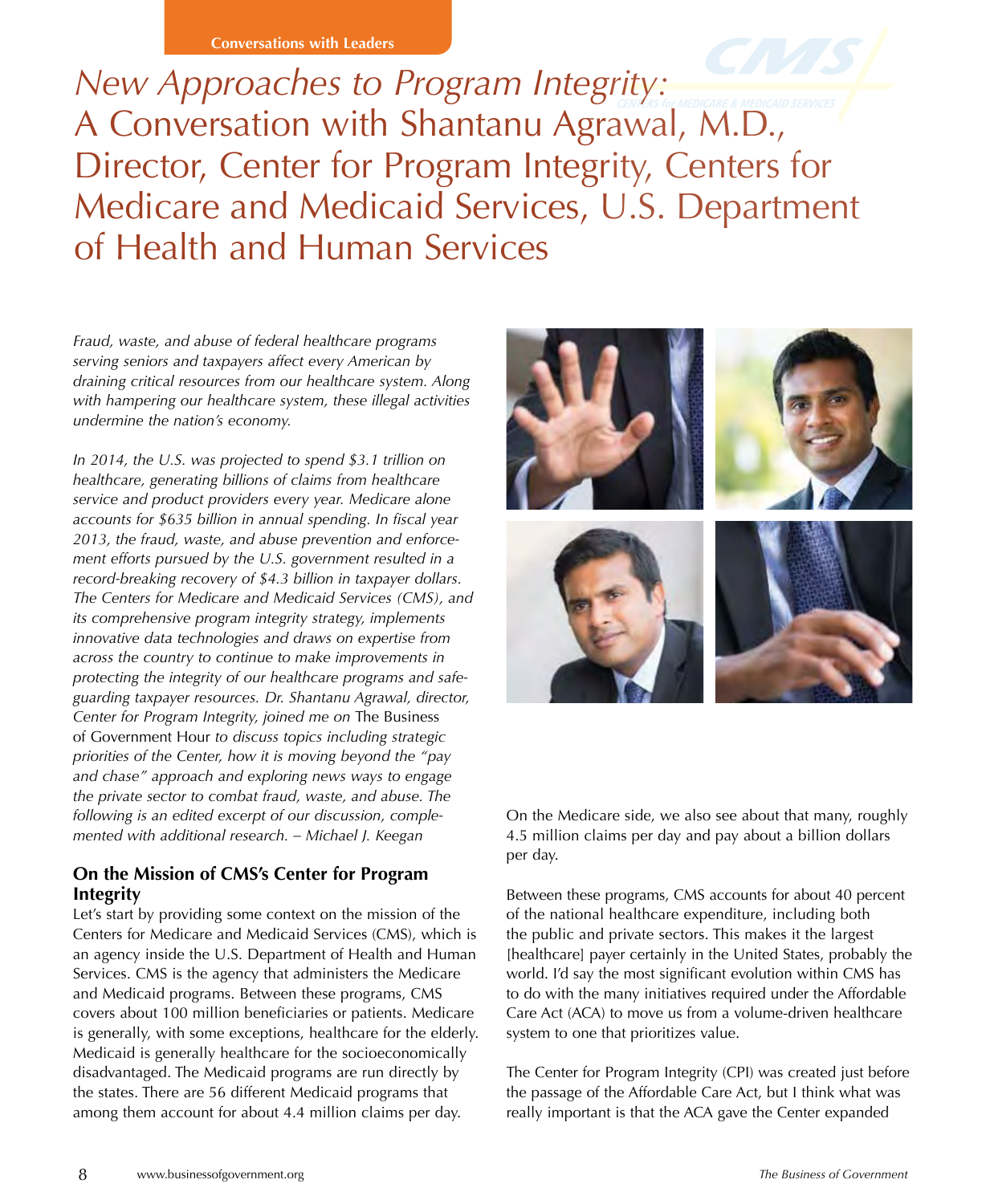authority. Our mission focuses on the entire spectrum of fraud, waste, and abuse in Medicare and Medicaid. I think of it very simply as: paying for the right services for our beneficiaries and ensuring the safety of these beneficiaries in both programs. We are slotted for about 500 FTEs at the Center, after some recent internal alignment changes, so it is fairly sizable. I think what's really important is that we have a presence not only at headquarters, which is just south of Baltimore, but that we have offices throughout the country, with staff located in Philadelphia, Dallas, New York, Chicago and LA. That kind of national presence is important for a number of our activities and really allows us to have more on-the-ground intelligence of what's actually going on.

### **On Challenges**

It is interesting. There's quite a bit of discourse in society today about delivering value in healthcare: making sure what a payer is paying for—public or private payers—delivers value to patients. As a physician, I understand there's agreement or consensus that a significant portion of healthcare expenditures don't deliver the value to patients that we expect. Various experts peg about 30 percent to 40 percent of healthcare costs as wasteful—such things as unnecessary testing, duplication of services, lack of coordination, or lack of integration of care.

It is important to place our work in the broader context of waste in the healthcare system, which is connected to things like misaligned incentives, in the way that we pay for care. These can actually lead to abusive practices. We also have to acknowledge that a criminal element targets the healthcare systems to plunder resources that should be going to life-saving services and patient care. Leakage in the system, public or private, occurs at different levels. Our challenge involves having to address the full spectrum of activities related to fraud, waste, and abuse. Each area requires different and distinct strategies to combat them.

The waste related to misaligned incentives, or the supposed "fraud" from poor documentation, won't be mitigated by the same strategies in which we go after the actual bad actors … that criminal element I mentioned earlier. We have a variety of ways of addressing these concerns. We can do it through payment and coverage policy. We can do it through payments innovation, education and outreach, and then direct activities that control utilization.

Challenges abound, given the sheer size and complexity of the programs administered by CMS, but here are a few:



- **Ensure Coordination:** Our first challenge is ensuring successful coordination of our efforts across the department and with other federal agencies. I've seen among CMS leadership a real willingness to do that and build on that coordination, which has aided my efforts.
- **Identify Real Vulnerabilities:** The second challenge has its roots in the volume and size, the sheer magnitude of the programs. We need to make sure we're not overwhelmed by this reality. We need to understand how to

## **Range of Program Integrity Activities**

Program Integrity encompasses a range of activities to target the causes of improper and fraudulent payments.

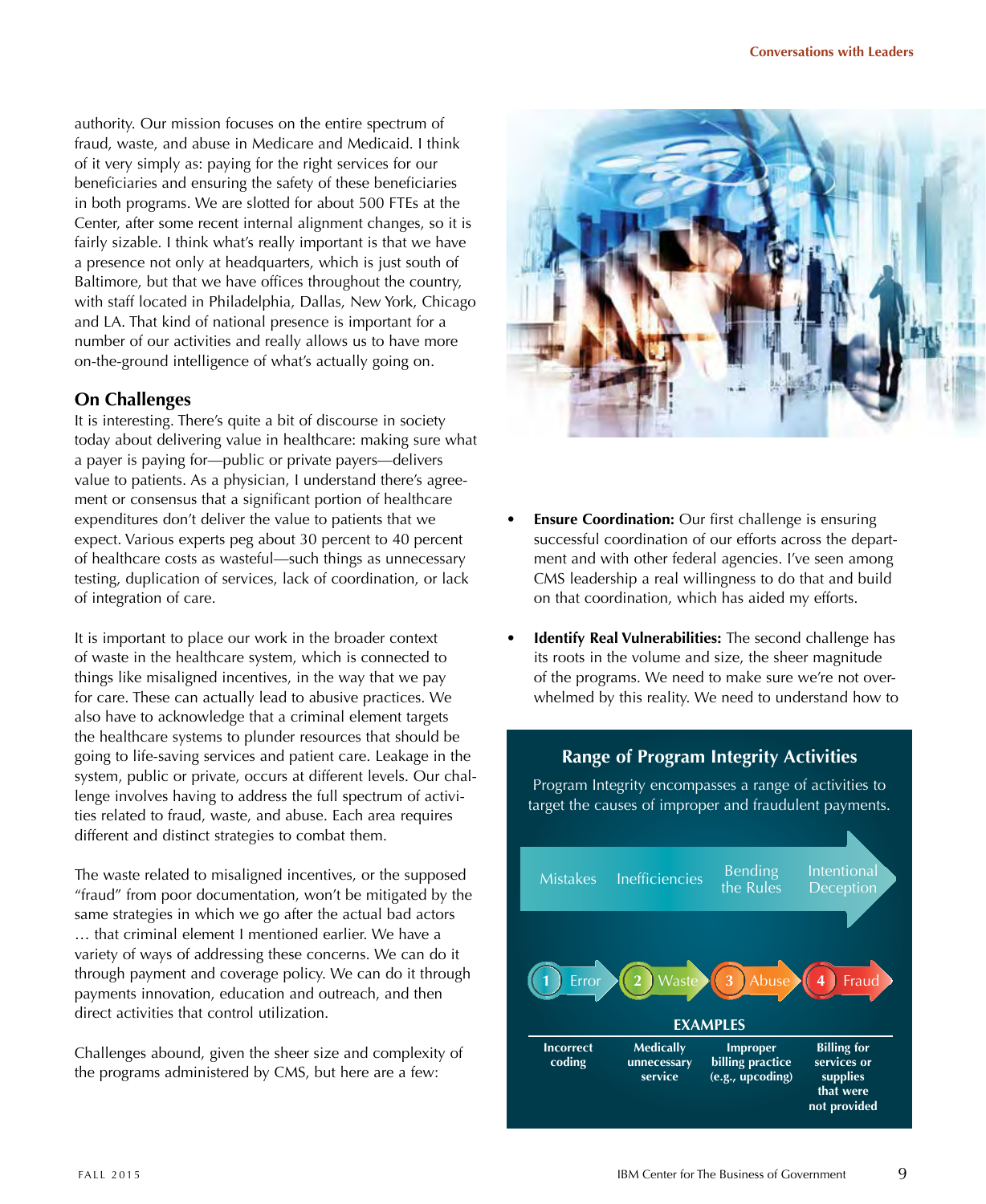prioritize the various issues we encounter. It is a challenge to make sure that we are going after issues that represent real vulnerabilities, which, if successfully addressed, can lead to real savings. That savings can then be used to provide legitimate healthcare services for our beneficiaries.

**Balance Means with Ends:** Finally, I think we need to make sure we address program vulnerabilities with the right tools at our disposal. It is a matter of balancing ends and means. We need to secure the integrity of our programs. We need to do this without overly burdening the very legitimate physicians and providers that we have in our system that are seeing our patients and providing necessary healthcare services. I think it's a very difficult balance to achieve.

#### **On Key Strategic Priorities**

Meeting these challenges head-on involves pursuing key strategic priorities. I'd like to highlight some key priorities:

• **Provider Enrollment Screening Standards:** We've integrated literally hundreds of databases to give us access to right-time information, so we can check provider eligibility both at the time of enrollment and



In this June 18, 2015, photo, Shantanu Agrawal, deputy administrator for program integrity and director of the center for program integrity at the Centers for Medicare & Medicaid Services, speaks during a news conference at the Justice Department in Washington. Attorney General Loretta Lynch listens at left. Medicare says its computerized fraud prevention system identified \$454 million in problematic payments and generated a financial return for the taxpayer of \$10 for every dollar spent last year. (AP Photo/Pablo Martinez Monsivais)

post-enrollment to ensure providers are maintaining their eligibility. We receive about 10,000 enrollment applications per month—not a trivial task. This year, we are also focusing on enrolling providers, who may want to simply prescribe medication under Medicare and not bill other kinds of services.

• **Program Integrity Education, Training, and Collaboration:** There are several initiatives we are pursuing around education and training. The Medicaid Integrity Institute (MII) provides a unique opportunity for CMS to offer substantive training, technical assistance, and support to the states in a structured learning environment. The MII's effective training is tailored to meet the ongoing needs of state Medicaid program integrity employees, with the goal of raising national program integrity performance standards and professionalism. We're also providing similar services directed at the private sector through our public-private partnership.

On the other side, we'll continue to expand our outreach and education with providers to make sure they're aware of our policies and collaborate on remedying issues we all care about. Again, the vast majority of providers are doing the right thing. They're taking care of patients and we need to preserve that relationship, but we also need to weed out those bad actors while we collaborate with those whose intentions are good, but for whatever reason seem to be missing the mark when it comes to documentation.

We are also looking to conduct similar activities with private payers—many of the same issues and vulnerabilities that we experience are also experienced by the private sector. We're working more closely now with the private sector to try to close those vulnerabilities across the entire healthcare system.

• **Advanced Predictive Analytics:** Data is essential to what we do. We have implemented a state-of-the-art predictive analytics technology—the Fraud Prevention System (FPS). Since June 2011, the FPS has run predictive algorithms and other sophisticated analytics nationwide against all Medicare fee-for-service (FFS) claims prior to payment. For the first time in the history of the program, CMS is systematically applying advanced analytics against Medicare FFS claims on a streaming, nationwide basis as part of its comprehensive program integrity strategy. CMS made significant progress using the FPS to identify bad actors and take administrative action to protect program integrity.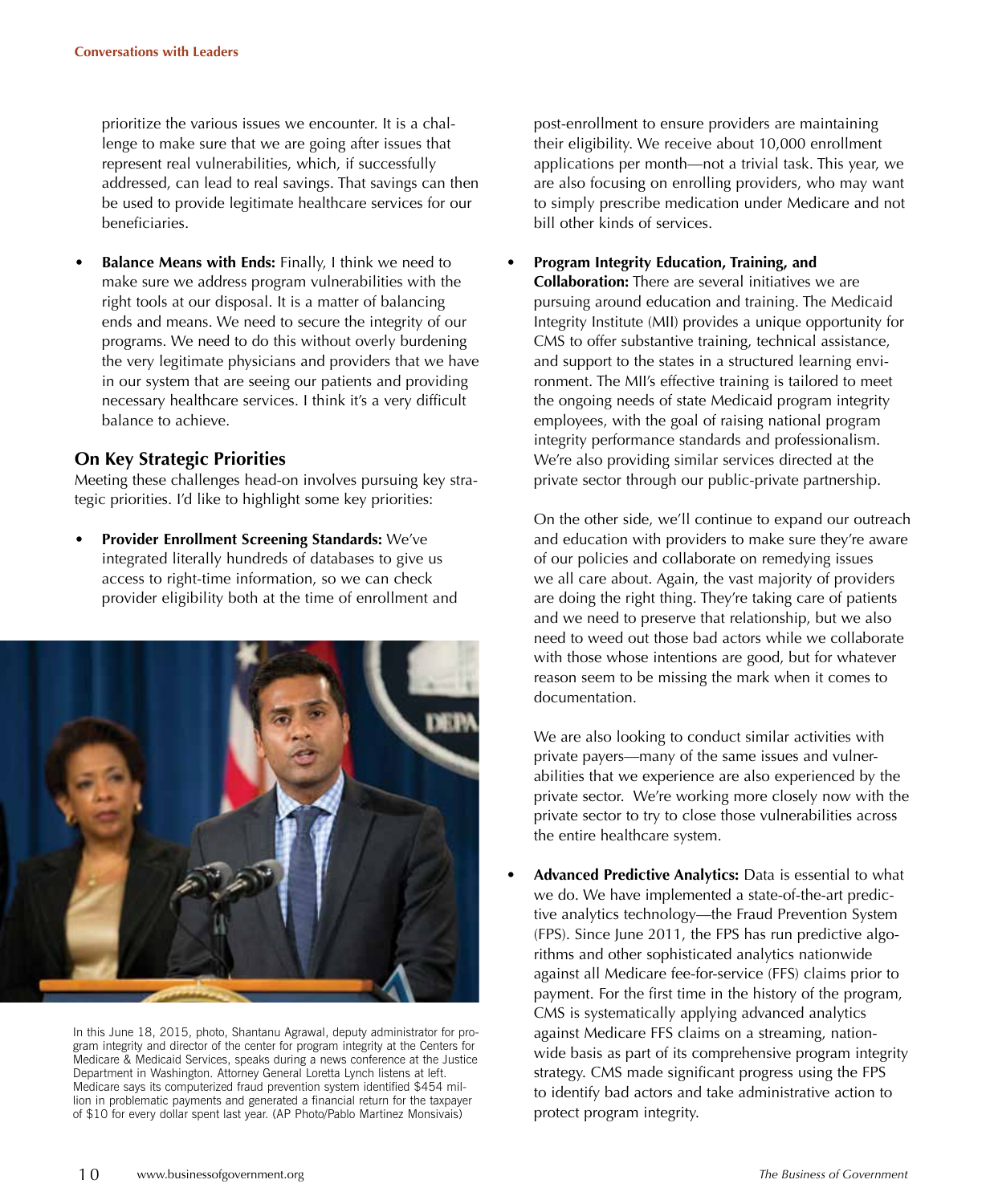"The shift from the current fee-for-service system to one that really prioritizes quality outcomes and value is absolutely the right shift. It's right for many reasons beyond just program integrity. It's right for American healthcare, for patients, and ultimately right for providers."



*— Shantanu Agrawal, M.D.*



With FPS, we work every day to try to realize savings, but it's not only more identified savings; we've also taken some significant actions as a result of the system. Over 900 providers have faced some kind of administrative action, either starting a new investigation or audit or supplementing something that already existed.

• **Timely and Efficient Action:** A priority of mine is to focus on timely and efficient action. We have to focus on the right vulnerabilities and issues. We have to use the right tools at our disposal to address these issues and focus on meeting outcomes. I don't like the notion of interminable audits or endless investigation. It's burdensome on providers. Let's take the most appropriate actions that address the weakness of vulnerabilities, for it is our job to ensure the integrity of these programs.

# **On the Benefits of the Fraud Prevention System**

I referenced the FPS earlier and wanted to elaborate. When FPS models identify egregious, suspect, or aberrant activity, the system automatically generates and prioritizes leads for review and investigation by CMS's Zone Program Integrity Contractors (ZPICs). The ZPICs then identify administrative actions that can be implemented swiftly, such as revocation, payment suspension, or prepayment review, as appropriate. The FPS is also an important management tool, as it prioritizes leads for ZPICs in their designated region, making our program integrity strategy more data-driven.

In its second year of operation, CMS's FPS identified or prevented more than \$210 million in improper Medicare feefor-service payments, double the previous year. It also resulted in CMS taking action against 938 providers and suppliers. The FPS is a key element of the joint anti-fraud strategy between the Department of Justice (DOJ) and HHS that has led to a record \$19.2 billion in recoveries between 2009 and 2013, up from \$9.4 billion over the prior five-year period.

## **On Collaboration with the Private Sector**

CMS is engaging with the private sector in new ways to better share information to combat fraud. For example, the Healthcare Fraud Prevention Partnership (HFPP) has successfully shared information and built confidence and trust among partners since its inception in July 2012. The number of state partners has grown, with the state program integrity or oversight offices of Illinois, Massachusetts, Texas, Vermont, and California joining along with private payers. We are continuing to grow strategically by adding new partners and identifying additional overlapping fraud schemes. The HFPP has completed studies—Misused Codes and Fraud Schemes, Non-Operational Providers (or "false store fronts"), Revoked and Terminated Providers, and Top-Billing and High Risk Pharmacies—that have enabled partners, including CMS, to take substantive actions to stop payments from going out the door. The HFPP is now in the process of launching three new studies based on successful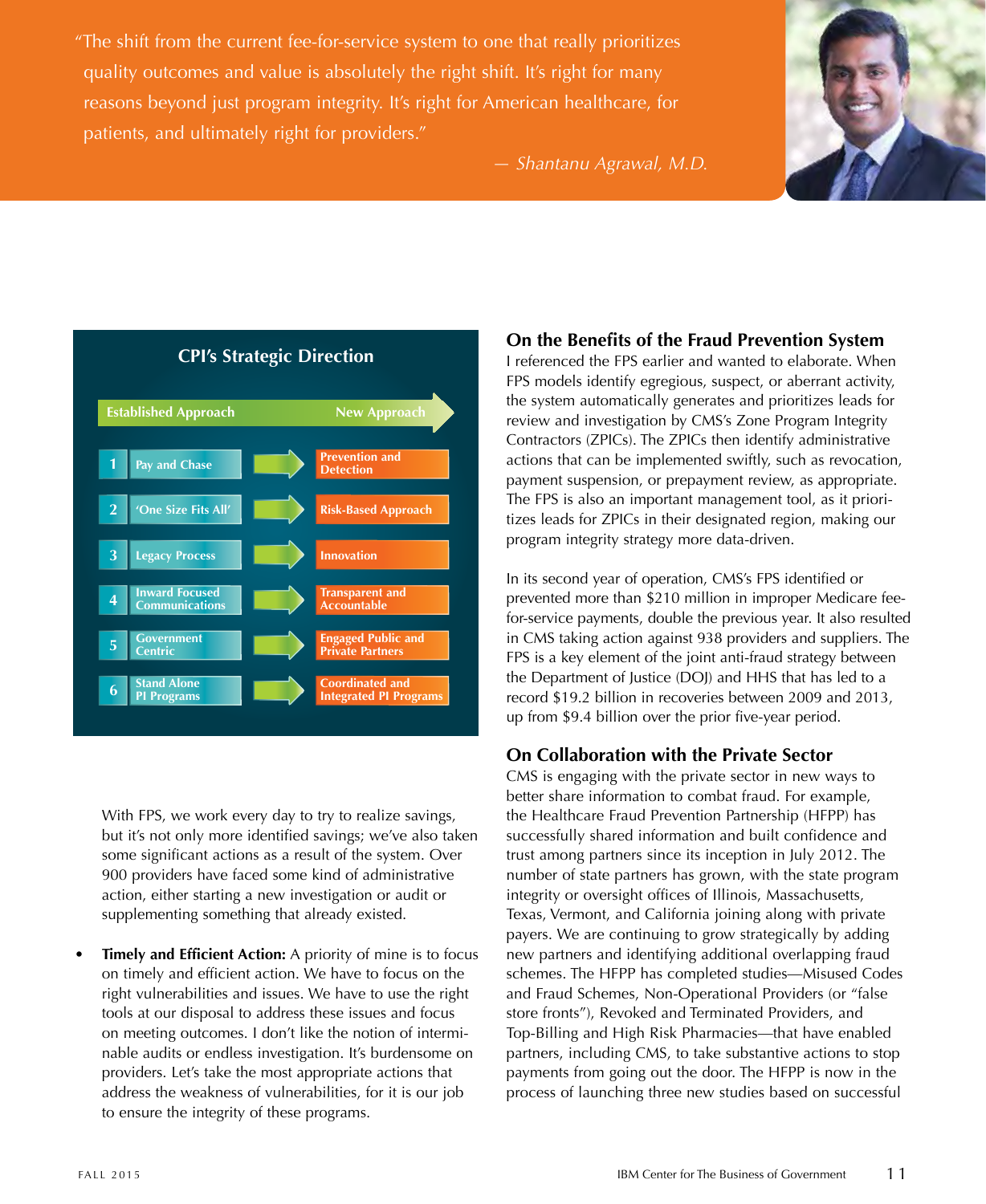